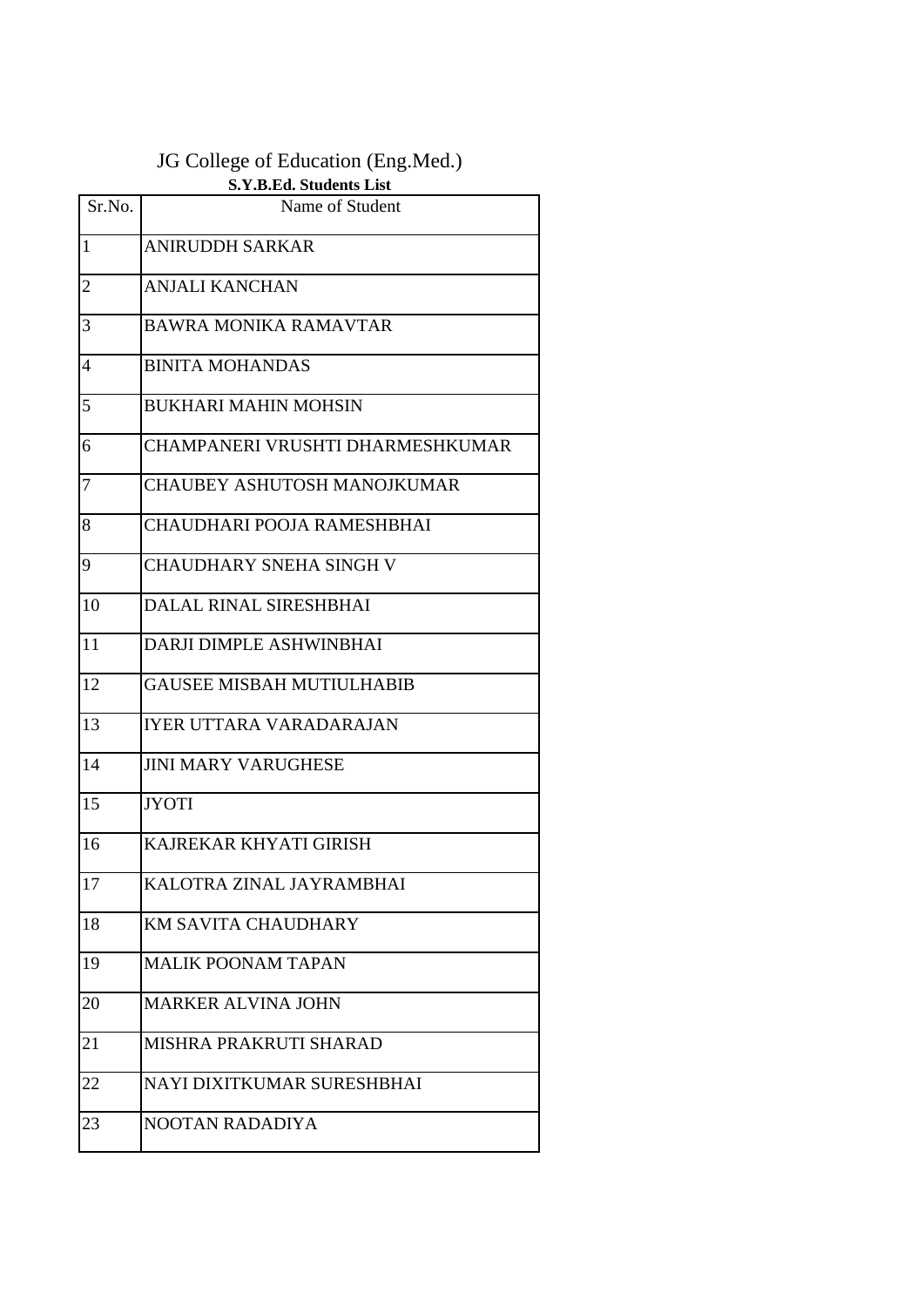| 24 | PACHERIL ARPITA RADHAKRISHNAN |
|----|-------------------------------|
| 25 | PADMAJA RAJAGOPAL             |
| 26 | PARINKUMAR PUROHIT            |
| 27 | PATEL BHAKTI RAKNIKANT        |
| 28 | PATEL BHAVI JIGNESHKUMAR      |
| 29 | PATEL HELLY PARESHBHAI        |
| 30 | POONAM SHARMA                 |
| 31 | PUROHIT AKANKSHA GOPAL        |
| 32 | PUROHIT CHIRAG BHALARAM       |
| 33 | RAJENDRA SINGH CHAUHAN        |
| 34 | <b>SANJOO RAMSAGAR YADAV</b>  |
| 35 | <b>SHAH ADITI SANJAY</b>      |
| 36 | SHAH CHINTAL RAJESHKUMAR      |
| 37 | SHAH NIMI NILESHBHAI          |
| 38 | SHAH SALONI MAHENDRABHAI      |
| 39 | <b>SHAIKH ALSHIFA YASIN</b>   |
| 40 | SHAIKH FARHANA AMHED H        |
| 41 | SHARMA SHRUTI ANIL            |
| 42 | SHUKLA SNEHALBEN VIPULKUMAR   |
| 43 | SHWETA RANI                   |
| 44 | SINGHADIYA SEEMA KACHARAJI    |
| 45 | SOLANKI HEENA RAJENDRAKUMAR   |
| 46 | <b>SUMAN BISHNOI</b>          |
| 47 | <b>SWETA KUMARI</b>           |
| 48 | TIWARI ARCHANA RAMESH         |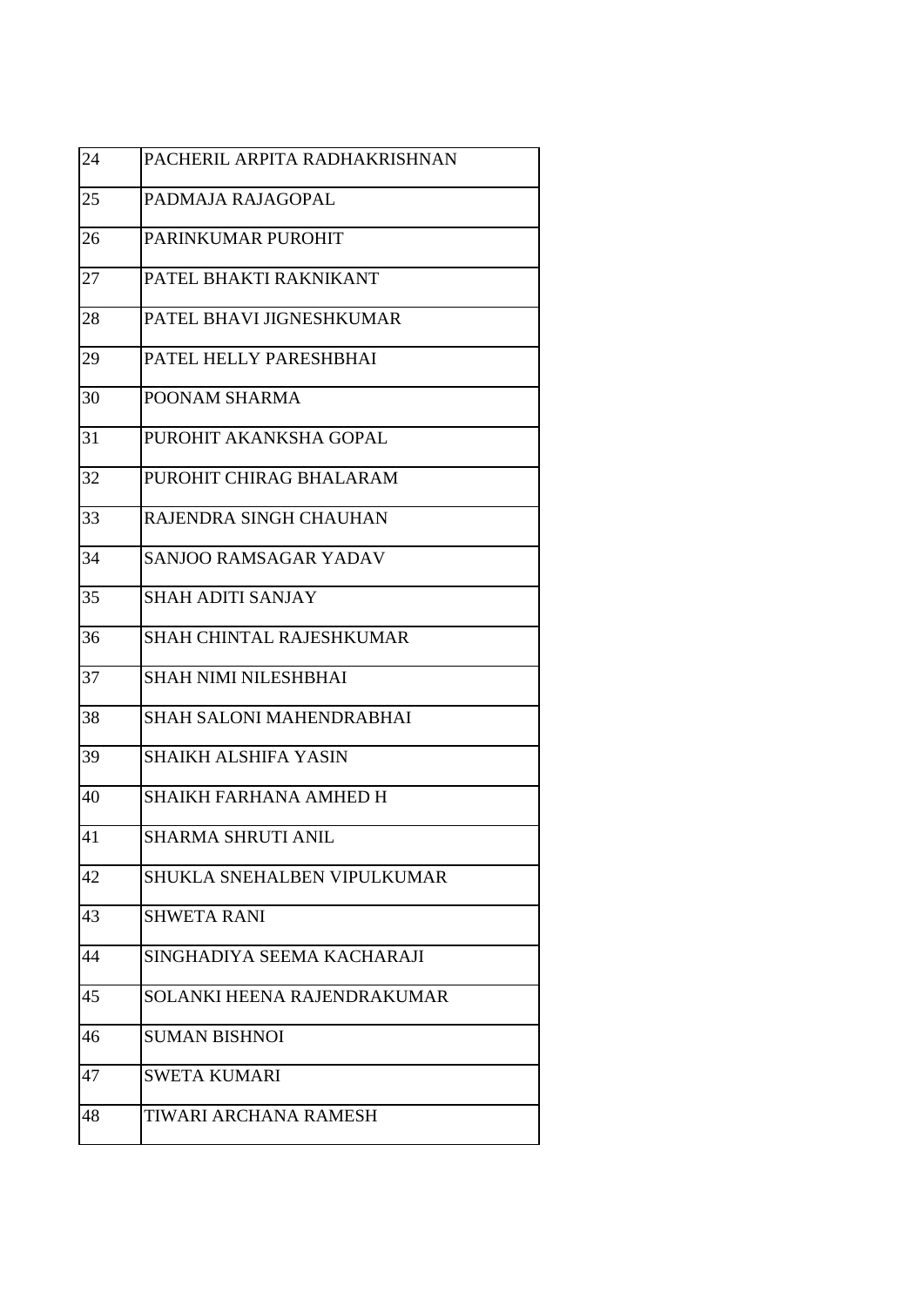| 49 | UDHANI KAJAL DILIP            |  |
|----|-------------------------------|--|
| 50 | VAJA JINAL GIRISHBHAI         |  |
| 51 | VARSHA RANI YADAV             |  |
| 52 | VIRWANI HITESHKUMAR VASUDEV   |  |
| 53 | ZALA DIPALBA SAHDEVSINH       |  |
| 54 | <b>JANI PARTH CHETANKUMAR</b> |  |
| 55 | <b>TIWARI SEPHALI SUJEET</b>  |  |
|    |                               |  |

JG College of Education (Eng.Med.)

|                | F.Y.B.Ed. Students List                   |  |
|----------------|-------------------------------------------|--|
| Sr.No.         | <b>NAME OF STUDENT</b>                    |  |
| $\mathbf{1}$   | <b>AGARWAL SHRISHTI VIJAY</b>             |  |
| $\overline{c}$ | AGRAWAL KIRTI MANISH                      |  |
| 3              | AGRAWAL RIYA MANGILAL AGRAWAL             |  |
| $\overline{4}$ | ANSARI JULAYA TASMIN MOHD YUSUF ANSARI    |  |
| 5              | <b>BARAN TASLIMBANU AHEMADBHAI</b>        |  |
| 6              | BHADORIYA SHEETAL JITENDRASINGH           |  |
| $\overline{7}$ | <b>BHAVSAR VIDHI HIRENKUMAR</b>           |  |
| 8              | <b>CHAUHAN BHAVESH SINGH BHAGVANSINGH</b> |  |
| 9              | D SOUZA VALENCIA FRANCIS                  |  |
| 10             | DABHI PRUTHVIRAJSINH DHARMENDRASINH       |  |
| 11             | DAMA ANJALI RAMESH DAMA                   |  |
| 12             | DAVE ADITI.                               |  |
| 13             | <b>DAVE MANSI ATUL</b>                    |  |
| 14             | EZHAVA ANJALI MANOJ                       |  |
| 15             | FERNANDES CELESTINA ANGEL                 |  |
| 16             | <b>GELAT SUMITRA BAHAN SAVJIBHAI</b>      |  |
| 17             | <b>GOSWAMI ANJALI DIPAK</b>               |  |
| 18             | <b>JOY CHELSEA THOMAS</b>                 |  |
| 19             | <b>JOY CHERYL THOMAS</b>                  |  |
| 20             | KHAN ALIFYA MOHDRASHIDKHAN                |  |
| 21             | KSHATRIYA MOHITSINGH SURYAPRAKASHSINGH    |  |
| 22             | KUMARI NIDHI BHOLA PRASAD                 |  |
| 23             | LOKHANDAWALA SHAZNIN MOHD IQBAL           |  |
| 24             | MAHESHWARI SHIVANGI PANKAJ                |  |
| 25             | <b>MALI NITU PRATAPRAM</b>                |  |
| 26             | MANKAD KHUSHBOO AVINASH                   |  |
| 27             | <b>NAIR ARCHANA BABU</b>                  |  |
| 28             | PADHIYAR MAHIMABA NARENDRASINH            |  |